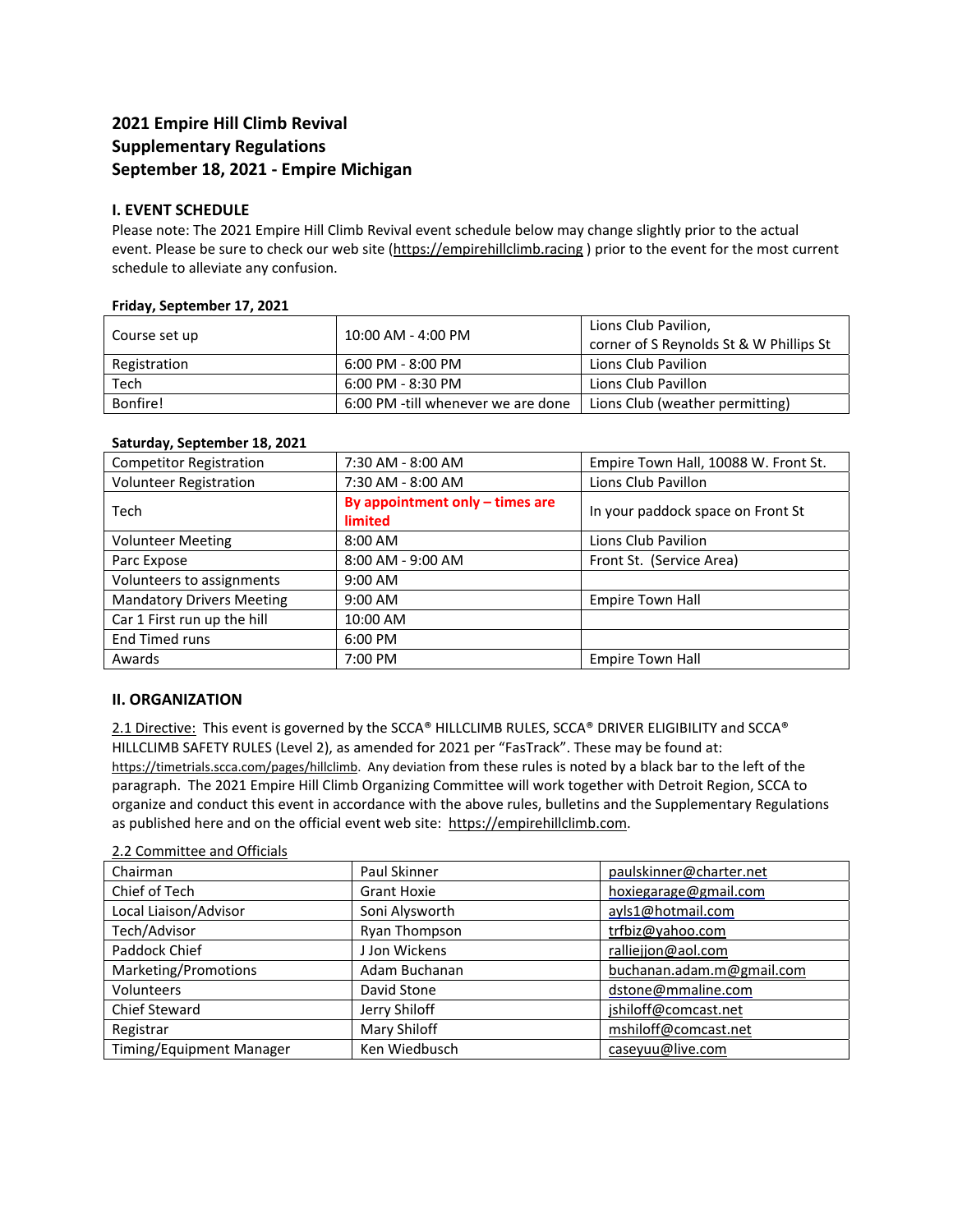### **III. GENERAL CONDITIONS**

3.1 Course: Course will include approximately 100' of run in approach to start of timed portion of road and completed at the summit as indicated by finish signs. All runs will be timed electronically using photo-eye sensors at each end of the course.

3.2 Control Zones: All Cars are to be considered in "Control Zones" within 1,000 feet of start or finish line as marked, within the service area on front street, or transiting to/from competition road. All Competition cars within the control zones must obey 15 MPH speed limit, and all marshall/official instructions. Any competitors observed exceeding speed limits, or disobeying instructions will be removed from the competition immediately. Control zones will be marked with visible signs.

3.3 Entries: The total number of vehicles starting the 2021 Empire Hill Climb will be limited to 40. The first 30 will be on a first entered basis. The remaining 10 will be chosen by the EHC from the wait list or by special invitation.

3.4 Registration: All entry applications for this event must be completed and submitted via Motorsportsreg.com at http://msreg.com/EmpireHillClimb‐2021.

3.5 Multiple Drivers: Only one driver per car is allowed and only one car per driver, in the interest of keeping the event on schedule.

3.6 Entry Fee: Entry Fee for all competitors will be \$95.00

3.7 Refunds: Once an entered race car has successfully passed Technical Inspection, refunds will not be considered. Any requests for refunds once an entry has been paid must be submitted via email to the Event Director no later than September 10, 2021. Decisions on refunds will be at the discretion of the Empire Hill Climb Committee.

3.8 Paddock: The Paddock for the 2021 Empire Hill Climb will be a closed portion of Front St. in Downtown Empire. Spaces will be assigned by the Paddock Chief. Accommodations have been made for approximately 40' of paved curbside area for each team. Contact J Jon Wickens with any requests for location near others.

3.8.1 Oversized/unusual service vehicles: If you have special needs or would like special consideration for a large or unusual service vehicle, please contact the Paddock Chief prior to the event.

3.8.2. Trailer Parking: Please place all non-servicing trailers in Lions Club field parking area, adjacent to tech area, as indicated on overview map included with registration packet.

### **IV. CLASSES AND CAGES:**

4.1 There will be five total competition classes as follows:

- \*Class  $1 NA$  2.0 l and less, FI up to 1.0 l
- \*Class 2 NA 2.1‐3.9 l, FI 1.1‐1.9 l
- \*Class  $3 NA$  4.0 l and up, FI 2.0 and up.
- \*Vintage (trophies only, not for prizes, may dual enter in appropriate class)
- \*Exhibition (Will not qualify for prizes)

4.2 Cages: Material and dimension of tubing can be found beginning on Page 4 of the 2021 SCCA® HILLCLIMB RULES at https://timetrials.scca.com/pages/hillclimb.

### **V. SCRUTINEERING / TECHNICAL INSPECTION**

5.1. Technical Inspection: Technical Inspection will take place in the Empire Lions Club Pavilion at Empire Lions Club Park as indicated in your registration packet.

5.2 Rules and Regulations: Will be posted and updated as necessary here: https://empirehillclimb.racing/.